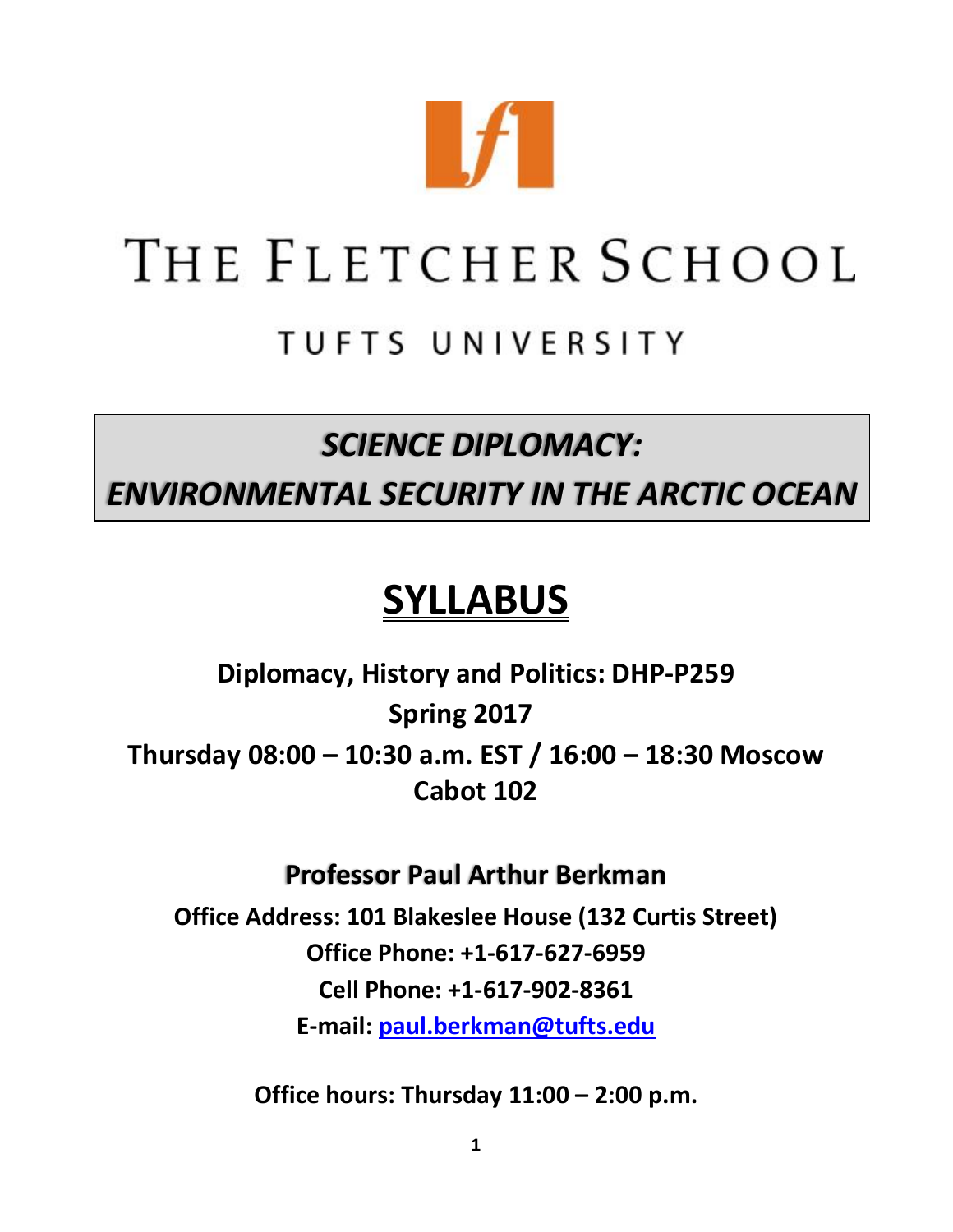### **Two-Part Course Syllabus**

This is an integrated two-part course that will assess the science-policy interface with global relevance to international relations and diplomacy. The first part of the course will involve lectures, materials and discussions within modules that relate to the core elements of science diplomacy. To facilitate "active learning", the second part of the course will involve a Mock Arctic Council Ministerial Meeting where student-ministers negotiate a consensus declaration.

The Arctic Ocean will be used as a case-study where science-policy interactions are being used to balance national interests and common interests with regards to sustainable infrastructure development, involving the combination of *fixed, mobile and other built assets (including communications, research, observing and information systems) as well as regulatory, policy and other governance mechanisms (including insurance).* Lessons of science diplomacy in the Arctic Ocean will be illustrated further in the context of environmental security, requiring *an integrated approach for assessing and responding to the risks as well as the opportunities generated by an environmental state-change.* 

Core references will come from the Arctic Council, which was established in 1996 by the eight Arctic states (Canada, Denmark, Finland, Iceland, Norway, Sweden, Russian Federation and United States) with sovereign jurisdictions north of the Arctic Circle (66.5°N) and six indigenous peoples' organizations. References will include products from the six scientific working groups of the Arctic Council that relate to emergency preparedness, sustainability, monitoring and assessment, marine ecosystem protection, contaminant action and species conservation. Focus on the Arctic Council is timely in view of the United States resuming two-year chairmanship of this high-level forum from 2015-2017 and it is anticipated that this course will involve guest contributions from officials involved with the Arctic Council.

Law of the sea will be addressed throughout this course as the legal framework for the Arctic Ocean, as agreed by the eight Arctic states. Materials also will be included from other relevant institutions and stakeholders to more-fully reveal international, interdisciplinary and inclusive perspectives about the Arctic Ocean. In addition, information-technology approaches will be used to facilitate discovery of content-in-context among selected course materials.

How does science diplomacy promote cooperation and prevent conflict among nations? How does environmental security elevate the urgency of sustainable development? How can environmental perspectives be leveraged to build common interests among nations? What are the global lessons that are emerging from international engagement in the Arctic Ocean?

The overall objective of this course is to consider scientific contributions to sustainable, stable and peaceful development in our world with a long-term view toward balancing economic prosperity, environmental protection and social equity – considering the urgencies of today and the needs of future generations.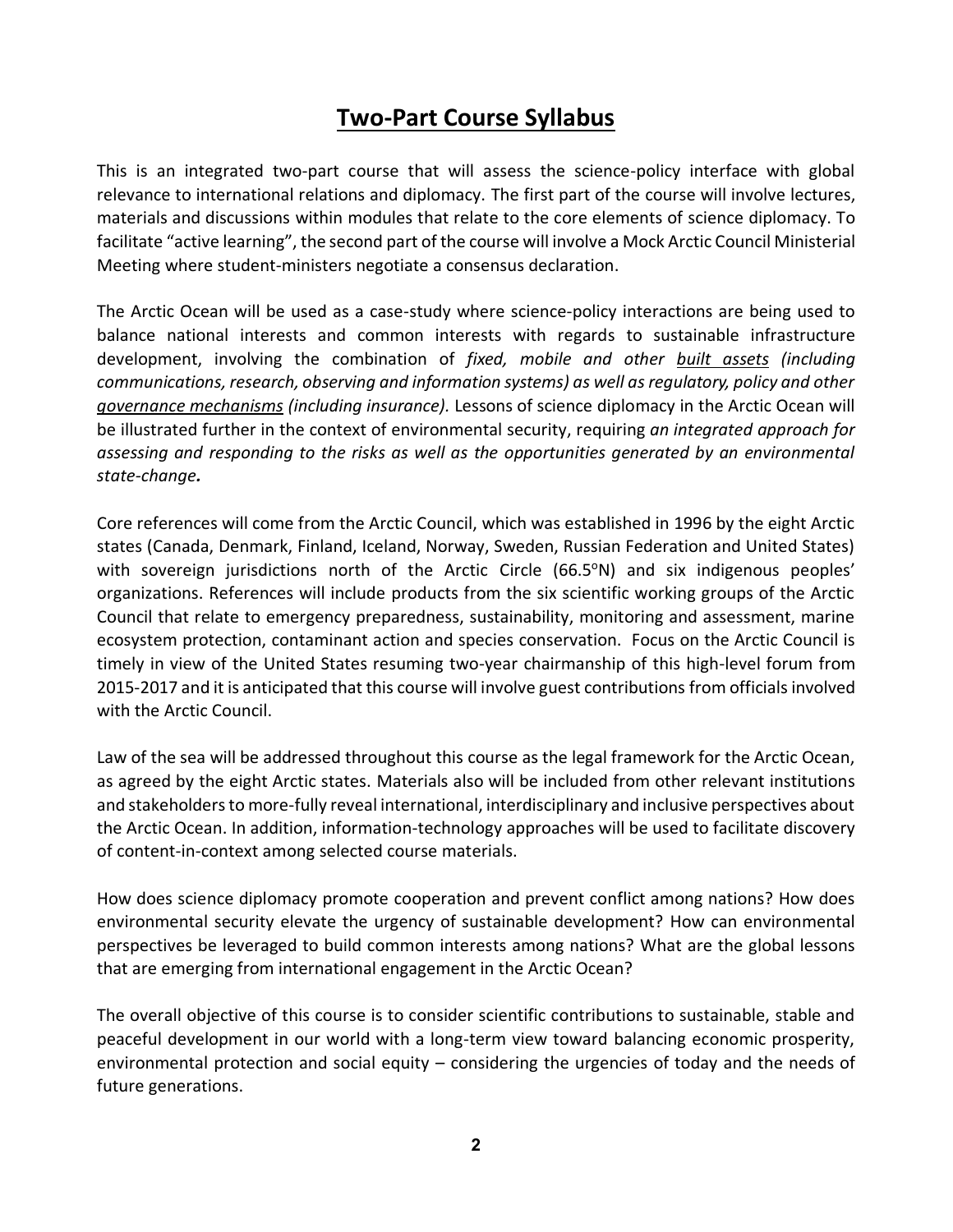#### **Course textbooks:**

Students should purchase:

 Berkman, P.A. and Vylegzhanin, A.N. 2012. *Environmental Security in the Arctic Ocean.* Springer, Dordrecht. 459 p. [hereinafter *Environmental Security*]

Students should download:

- Berkman, P.A. 2002. *Science into Policy: Global Lessons from Antarctica*. Academic Press, New York. 252 p. [hereinafter *Science into Policy*] – access via Tufts Trunk site.
- Berkman, P.A., Lang, M.A., Walton, D.W.H. and Young, O.R. (eds.). 2011. *Science Diplomacy: Antarctica, Science and the Governance of International Spaces.* Smithsonian Institution Scholarly Press, Washington, D.C. 357 p. [hereinafter *Science Diplomacy*] – access via [www.atsummit50.org/session/book.html.](http://www.atsummit50.org/session/book.html)

Students also should become familiar with Ministerial Declarations from the Arctic Council:

[http://arcticcouncil.knohow.co](http://arcticcouncil.knohow.co/)

Other readings will be available in the Tuft Trunk site for this course with relevant sub-folders to facilitate easy access. Trunk is accessible from any computer with an internet browser at [https://trunk.tufts.edu.](https://trunk.tufts.edu/) These materials will be provided as portable document format (pdf) files that you can print from Trunk and hard copies will not be provided. During the first couple weeks of class, students can access the materials on Trunk as a "guest"; however, only students formally enrolled in the course will have access to course materials after this period. You will need to use a Tufts ID number to access the course materials on Trunk. (Note: Cross-registered students can obtain their Tufts ID from the Fletcher School Registrar's office.)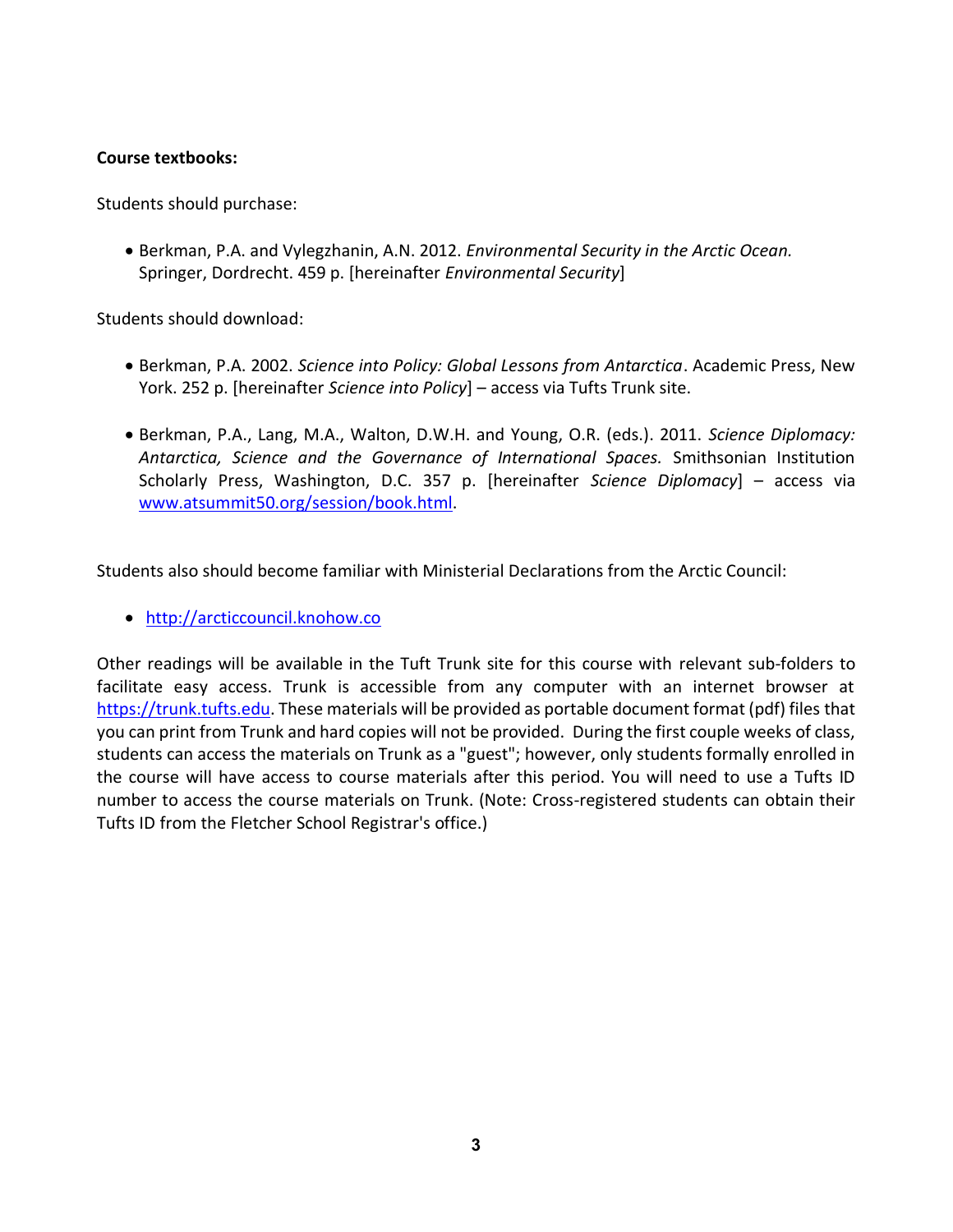#### **Course Evaluation:**

Students will be evaluated on the basis of:

- A Mock Arctic Council Ministerial Declaration (total 60%) that will be evaluated in phases: outline of key issues (10%); draft that elaborates the key issues (20%); and final declaration that will be available for negotiation in the Mock Arctic Council Ministerial Meeting (30%).
- One take-home essay (total 15%);
- Class participation (total 25%), including contributions throughout the course (10%) and interaction during the Mock Arctic Council Ministerial Meeting (15%).

#### **Course Format and Pedagogy:**

This course will be divided into interconnected modules to identify and consider the elements of science diplomacy. The modules progressively build toward the Mock Arctic Council Ministerial Meeting, which will be described separately in detailed instructions. Each module will involve various readings that will be elaborated in the lectures and class discussions. Through a process of openended inquiry centered around the concept of balancing diverse interests – this course is designed to facilitate holistic thinking about transboundary issues, impacts, regions and resources that require international, interdisciplinary and inclusive solutions.

#### **Tentative course schedule:**

The course starts on February 16<sup>th</sup> and ends on April 27<sup>th</sup>, and meets every Thursday at 8:00-10:30 EST / 16:00-18:30 Moscow.

**February 16th -** Module 1: Introduction: objectives, questions, definitions and concepts **February 23rd -** Module 2: Science as an essential gauge of changes over time and space **March 2nd -** Module 3: Science as an instrument for earth system monitoring & assessment **March 9th -** Module 4: Science as an early warning system **March 16th -** Module 5: Science as a determinant of public-policy agendas **March 30th -** Module 6: Science as an element of geopolitical institutions **April 6th -** Module 7: Science as a source of invention and commercial enterprise **April 13th -** Module 8: Science as an element of continuity in our global society **April 20th -** Module 9: Science as a tool of diplomacy **April 27th -** Module 10: Mock Arctic Council ministerial meeting

An additional date (between March 28<sup>th</sup> - April 3<sup>rd</sup>) might need to be scheduled towards the end of the semester to allow for the Mock Arctic Council ministerial meeting negotiations.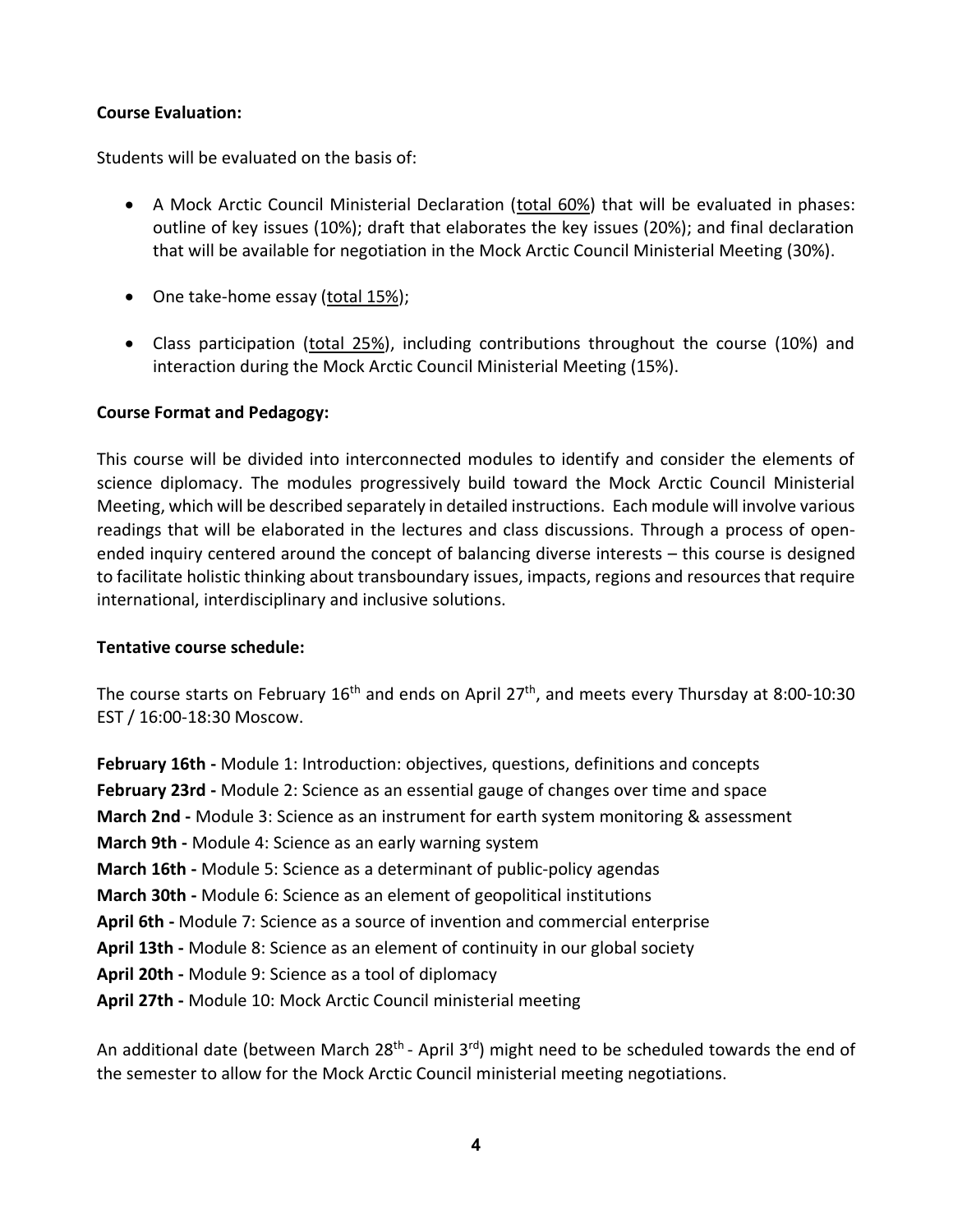### **COURSE MODULES**

#### **MODULE 1: INTRODUCTION: OBJECTIVES, QUESTIONS, DEFINITIONS AND CONCEPTS**

#### **Description:**

This introductory module will identify the process of working from first principles. Objectives will be described to frame the course as well as provide a tool for both formative and summative assessments by all involved. The methodology of inquiry will be discussed to stimulate curiosity and address questions in a rigorous manner. Definitions will be provided to frame and guide dialogues in the course as well as among diverse stakeholders. Concepts, especially balance, will be introduced to reveal the challenges and opportunities that we face on a civilization scale.

- Arctic Council Website [\(www.arctic-council.org/\)](http://www.arctic-council.org/).
- Axworthy, T.S. 2013. Changing the Arctic paradigm from cold war to co-operation: How Canada's indigenous leaders shaped the Arctic Council. IN: Alfredson, G. and Koivurova, T. (eds.). *Yearbook of Polar Law, Volume 5.* Brill, Akureyri. Pp. 1-35.
- Berkman, P.A. 2014. Stability and Peace in the Arctic Ocean through Science Diplomacy. *Science & Diplomacy.* June 2014: 26-35. [\(www.sciencediplomacy.org/perspective/2014/stability-and-peace-in-arctic-ocean-through](http://www.sciencediplomacy.org/perspective/2014/stability-and-peace-in-arctic-ocean-through-science-diplomacy)[science-diplomacy\)](http://www.sciencediplomacy.org/perspective/2014/stability-and-peace-in-arctic-ocean-through-science-diplomacy).
- Bloom, E.T. 1999. Establishment of the Arctic Council. *American Journal of international Law*  93 (3):712-732.
- DigIn. *Knowledge Bank of Arctic Council Declarations* [\(http://arcticcouncil.knohow.co\)](http://arcticcouncil.knohow.co/).
- Environmental Security. 2012. (selected pages).
- Ottawa Declaration. 1996. Declaration on the Establishment of the Arctic Council. 19 September 1996, Ottawa.
- Science Diplomacy. 2011. (selected pages).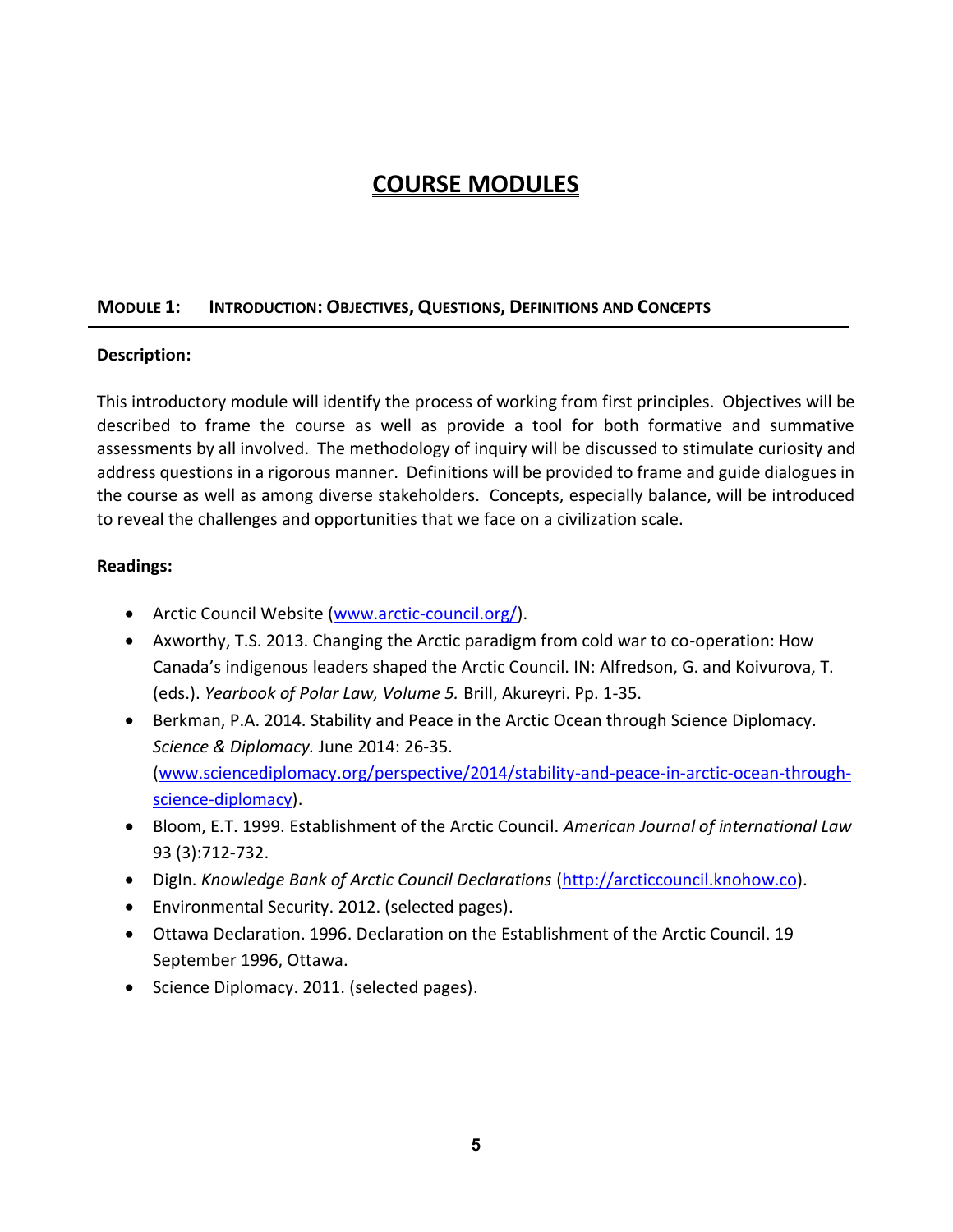#### **MODULE 2: SCIENCE AS AN ESSENTIAL GAUGE OF CHANGES OVER TIME AND SPACE**

#### **Description:**

Science offers a process of discovery based on a method of hypothesis testing to assess the dynamics of systems: natural and social, small and large, young and old. At the heart of this process is investigation of changes over time and space. Science provides a framework to look backward and forward in time to characterize rates and durations of phenomena as well as their feedbacks. Science places events in context, such as regional weather patterns operating within our global climate system. Importantly, for the benefit of our global society, science reveals interactions between natural and anthropogenic processes at multiple scales. The concept of time is central to international policy development in our civilization, recognizing that socio-economic and biophysical phenomena often operate over decades and centuries, well beyond election cycles. Without balancing urgent and long-term plans, extending across the twenty-first century and beyond, it is likely that a patchwork of institutions and infrastructures will emerge with the limited horizon of political expediency.

#### **Readings:**

- Havebase. 2015. Ship Position Analysis and Visualization from Automatic Identification System Data in the Arctic Ocean. Norwegian Coastal Administration. [\(http://havbase.no/\)](http://havbase.no/)
- IASC. 2011. International Arctic Science Committee website. [\(www.arcticportal.org/ias/\)](http://www.arcticportal.org/ias/).
- NSIDC. 2015. *Arctic Sea Ice News & Analysis.* National Snow and Ice Data Center, Boulder. [\(http://nsidc.org/arcticseaicenews/\)](http://nsidc.org/arcticseaicenews/).
- Science Diplomacy. 2011. (selected pages).
- Science into Policy. 2002. (selected pages).
- Young, O.R. 1986. The Age of the Arctic. *Foreign Policy* 61: 160-179.

#### **MODULE 3: SCIENCE AS AN INSTRUMENT FOR EARTH SYSTEM MONITORING AND ASSESSMENT**

#### **Description:**

Recognizing that science extends across a continuum from basic to applied research, science diplomacy is strongly influenced by discoveries and insights that have practical benefits for society. Such applied research is commonly seen in terms of monitoring and assessing natural as well as anthropogenic impacts that influence human populations and their associated ecosystems. For example, with increasing Arctic marine traffic, accurate meteorological and oceanographic monitoring and forecasting systems will be needed to complement the Navigational and Meteorological Areas that have been established for the Arctic Ocean by the International Maritime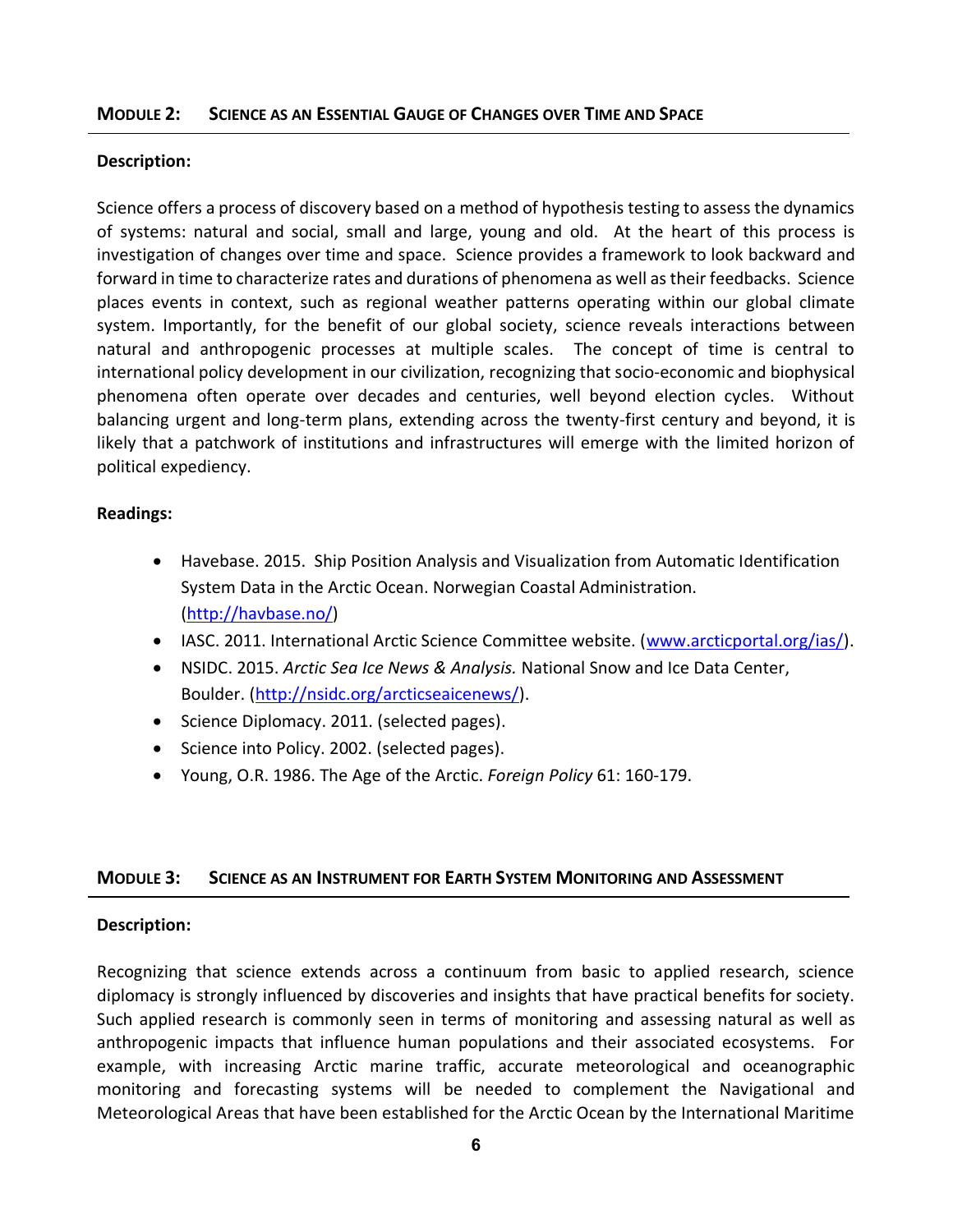Organization, International Hydrographic Organization and World Meteorological Organization as part of the World-Wide Navigational Warning System. There also will be increasing urgency for highresolution bathymetric charts in all navigable coastal areas. Moreover, objective data about pan-Arctic ship traffic will need to be collected consistently and processed real-time for operational decision-making throughout the year.

#### **Readings:**

- AMSA. 2009. *Arctic Marine Shipping Assessment (AMSA).* Protecting the Arctic Marine Environment Working Group of the Arctic Council, Akureyri. [\(www.pame.is/amsa/amsa-](http://www.pame.is/amsa/amsa-2009-report)[2009-report\)](http://www.pame.is/amsa/amsa-2009-report).
- Arctic SAR. 2011. *Agreement on Cooperation on Aeronautical and Maritime Search and Rescue in the Arctic*. Nuuk, 12 May 2011. [\(http://library.arcticportal.org/1474/\)](http://library.arcticportal.org/1474/).
- Environmental Security. 2012. (selected pages).
- Rasmussen, R.). 2011. *Megatrends*. Nordic Council of Ministers. (selected pages).
- Science Diplomacy. 2011. (selected pages).
- Science into Policy. 2002. (selected pages).

#### **Module 4: SCIENCE AS AN EARLY WARNING SYSTEM**

#### **Description:**

Scientific research often yields insights about impending abrupt and irreversible changes in the dynamics of natural systems. In fact, the pace of global changes seems often to be more rapid in the polar regions than elsewhere in the Earth system. The ozone story at once reveals unequivocal anthropogenic impacts to the Earth system on a global scale, while highlighting the central roles and responsibilities of the international scientific community in providing early warnings about impending threats that can be translated into adaptation or mitigation policies. With direct relevance to the Arctic Ocean, initial *"common arctic issues"* have been established as *"sustainable development and environmental protection.*" As a component of sustainable development, environmental security provides a framework to address risks of economic, cultural and political instabilities arising from the environmental state-change in the Arctic Ocean with urgency.

- ACIA. 2004. *Arctic Climate Impact Assessment.* Cambridge University Press, Cambridge. (selected pages).
- AEPS. 1991. *Arctic Environmental Protection Strategy*. Roveimi, 14 June 1991. (selected pages).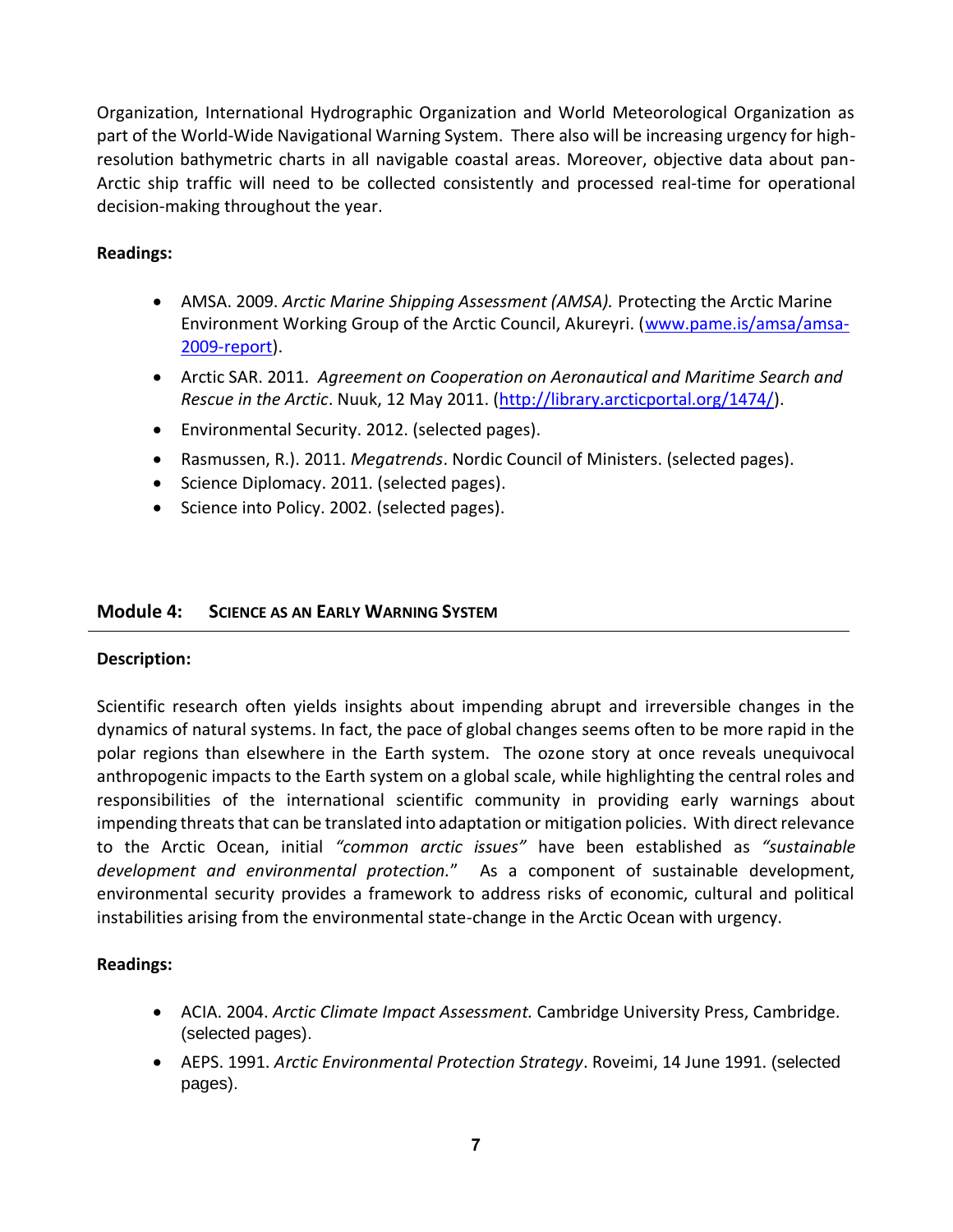- AHDR. 2004. *Arctic Human Development Report.* Arctic Sustainable Development Working Group of the Arctic Council, Akureyri. (selected pages).
- Environmental Security. 2012. (selected pages).
- Le Mière, C. And Mazo, J. 2013. *Arctic Opening: Insecurity and Opportunity.* Institute for Strategic Studies. (selected pages).
- Science Diplomacy. 2011. (selected pages).
- Science into Policy. 2002. (selected pages).
- STAR. 2011. *4 th Symposium on the Impacts of an Ice-Diminishing Arctic on Naval and Maritime Operations*. Center for Satellite Applications and Research Washington, D.C. (selected pages)
- World Commission on Environment and Development. 2009. *Our Common Future.* Oxford University Press. (selected pages)

#### **MODULE 5: SCIENCE AS A DETERMINANT OF PUBLIC-POLICY AGENDAS**

#### **Description:**

Science has become topical, essential, and strategic. It may be expensive, but evidence from the last fifty years is that we need more not less research if we are to predict the future state of the world accurately enough to plan for our survival. Scientific advances often give rise to policy issues where they did not exist before, especially in relation to natural phenomena and technological innovations. In some cases, the policy process itself exposes solutions or challenges that can be generalized, as with the 'ecosystem approach' in the *Convention on the Conservation of Antarctic Marine Living Resources* that integrates the management of *"harvested, dependent and related populations."*  Similarly, the concept of environmental security is aligned directly with *"sustainable development and environmental protection,"* which the Arctic states and indigenous peoples have established as *"common arctic issues."* However, like sustainable development, *"environmental security can only be dealt with by joint management and multilateral procedures and mechanisms"* that extend beyond the Arctic states.

- ArcticNet. 2015. The Emerging Arctic Security Environment: List of Refereed Publications Website [\(www.arcticnet.ulaval.ca/research/publications.php?project\\_id=74\)](http://www.arcticnet.ulaval.ca/research/publications.php?project_id=74)
- **•** Borgerson, S.G. 2008. Arctic Meltdown: The Economic and Security Implications of Global Warming. *Foreign Affairs* March/April 2008.
- DigIn. 2015a. *Knowledge Bank of Arctic Council Declarations* [\(http://arcticcouncil.knohow.co\)](http://arcticcouncil.knohow.co/).
- Environmental Security. 2012. (selected pages).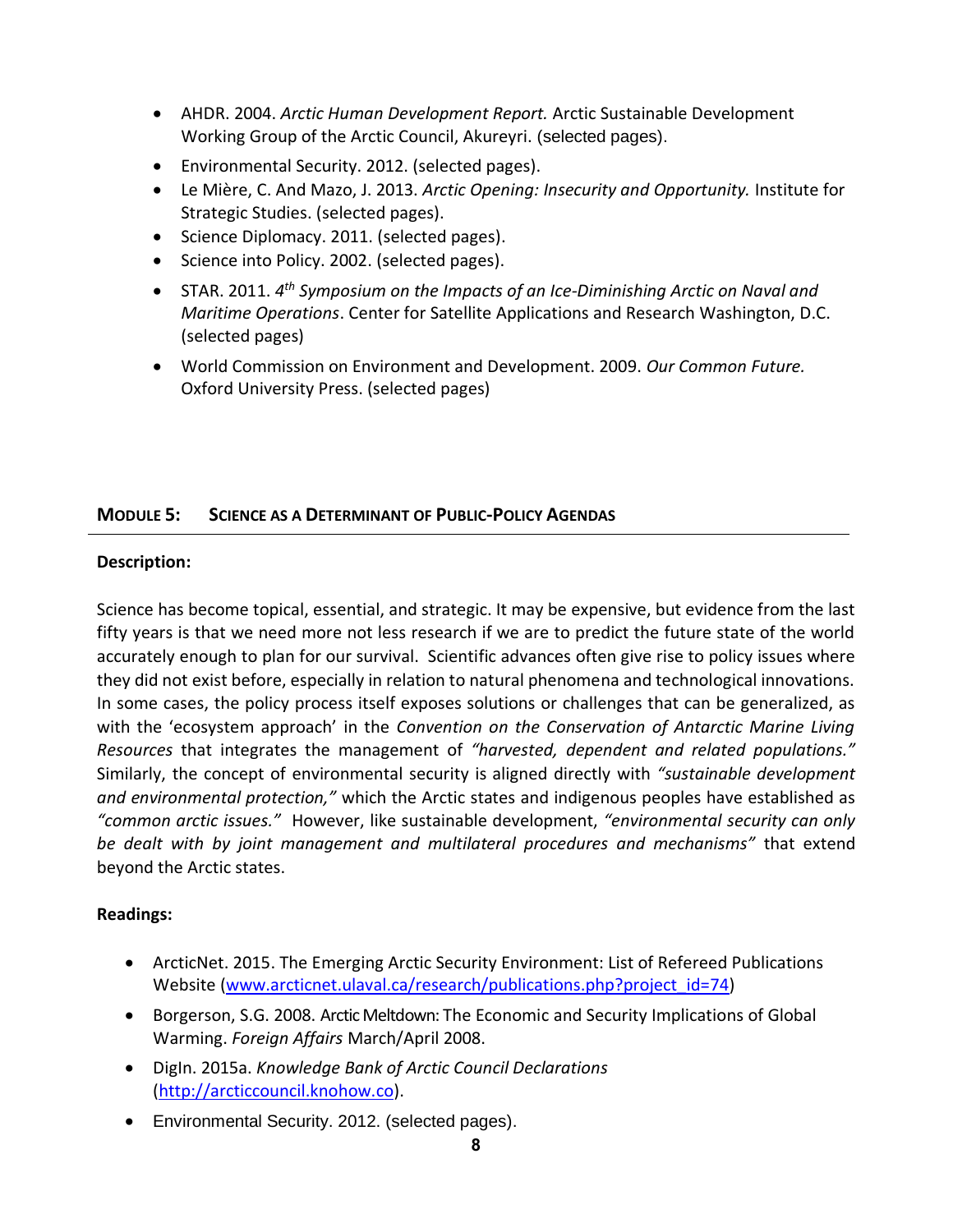- Holtsmark, S.G. and Smith-Windsor, B.A. (eds.). 2009. *Security Prospects in the High North: Geostrategic Thaw or Freeze?* NATO Defense College, Rome. (selected pages)
- Kraska, J. (ed.). *Arctic Security in an Age of Climate Change*. Cambridge University Press. (selected pages)
- Perry, C.M. and Anderson, B. 2012. *New Strategic Dynamics of the Arctic Region: Implications for National Security and International Collaboration*. Institute for Foreign Policy Analysis. (selected pages)
- Rosamond, A., B. 2011. *Perspectives on Security in the Arctic Area*. Danish Institute for International Studies. (selected pages)
- Science Diplomacy. 2011. (selected pages).
- Science into Policy. 2002. (selected pages).
- Stoltenberg, T. 2009. *Nordic Cooperation on Foreign and Security Policy.* Proposals Presented to the Extraordinary Meeting of Nordic Foreign Ministers. Oslo: 9 February 2009.

#### **MODULE 6: SCIENCE AS AN ELEMENT OF GEOPOLITICAL INSTITUTIONS**

#### **Description:**

Science contributes fundamentally to the implementation of sustainable development strategies that seek to balance environmental protection, economic prosperity, and social justice into the future. When regions or resources, natural phenomena, or technologies are the policy focus, science is built into the institution, as in the *United Nations Convention on the Law of the Sea,* which includes "scientific" in 51 of 320 Articles among Parts 1-XVII of this global institution. Importanlty, the Arctic states *"remain commited"* to the law of the sea as the legal framework for the Arctic Ocean. More than an umbrella legal framework to cover governance gaps, the law of the sea establishes zones within and beyond sovereign jurisdictions, offering a paradigm to balance national interests and common interests in the Arctic Ocean.

- Berkman, P.A. and Young, O.R. 2009. Governance and Environmental Change in the Arctic Ocean. *Science* 324: 339-340.
- Bull, H., Kingsbury, B. and Roberts, A. (eds.). 1990*. Hugo Grotius and International Relations.* Oxford University Press, Oxford. (selected pages)
- DigIn. 2015b. *Knowledge Bank of Policy Documents that Relate to the Bering Strait Region*. [\(http://beringstrait-governance.knohow.co\)](http://beringstrait-governance.knohow.co/).
- Environmental Security. 2012. (selected pages).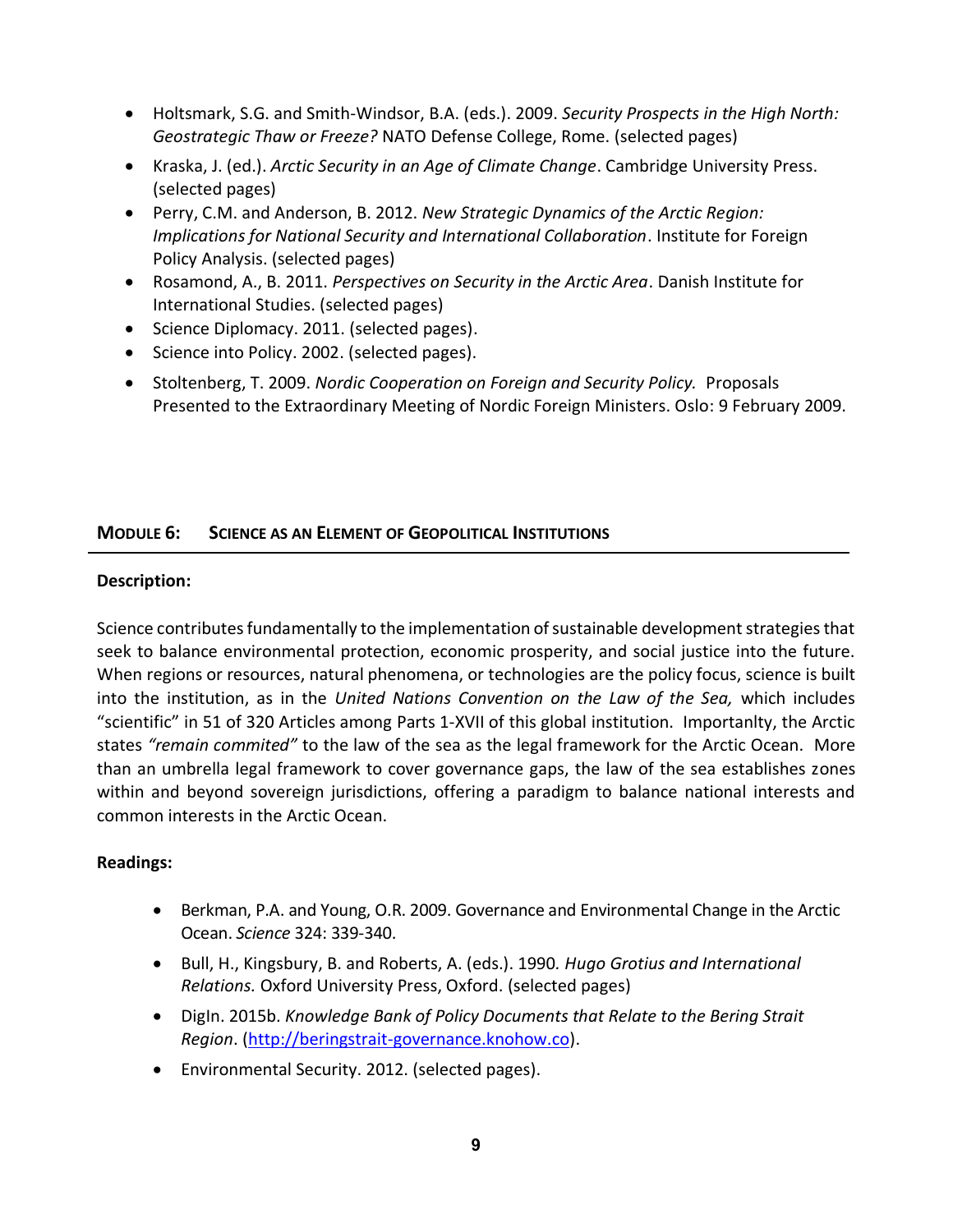- Ilulissat Declaration. 2008. *Declaration from the Arctic Ocean Conference.* 28 May 2008, Ilulissat.
- Norway, 2006. Report No. 8 to the Storting (2005–2006). Integrated Management of the Marine Environment of the Barents Sea and the Sea Areas off the Lofoten Islands. Oslo: Norwegian Ministry of Foreign Affairs
- Norway. 2011. Meld. St. 0 (2010–2011) Report to the Storting (white paper). First update of the Integrated Management Plan for the Marine Environment of the Barents Sea−Lofoten Area. Oslo: Norwegian Ministry of Foreign Affairs
- Oberthür, S. and Stokke, O.S (eds.). 2011. *Managing Institutional Complexity: Regime Interplay and Global Environmental Change*. Cambridge, MA: MIT Press. (selected pages)
- Science Diplomacy. 2011. (selected pages).
- Science into Policy. 2002. (selected pages).
- UNCLOS. 1982. *United Nations Convention on the Law of the Sea*. Montego Bay, 10 December 1982.

[\(www.un.org/Depts/los/convention\\_agreements/texts/unclos/closindx.htm\)](http://www.un.org/Depts/los/convention_agreements/texts/unclos/closindx.htm).

 Young, O.R. 1998. *Creating Regimes: Arctic Accords and International Governance.* Cornell University Press, Ithaca.

#### **MODULE 7: SCIENCE AS A SOURCE OF INVENTION AND COMMERCIAL ENTERPRISE**

#### **Description:**

Although scientific activities may be initiated with national funding for basic research purposes, discoveries also can reveal opportunities for potential or actual commercial gain. In addition to identifying potential resources, science plays a role in developing the technologies needed to exploit these resources. However, there is a key difference between commercial and scientific activities, which is demonstrated by the issue of access to information. Commercial activities restrict information access. In contrast, scientific activities facilitate information access and transparency in such a way as to extend cooperation and prevent conflict. For example, as revealed by satellites, there already is open water during the summer and first-year sea ice during the winter from the Bering Strait to the Barents Sea, creating potential year-round opportunities for ice-strengthened vessels to transit with icebreaker escorts across the Northern Sea Route. Similarly, seismic surveys reveal vast potential energy reserves in the Arctic Ocean, accounting for up to 30% of global gas and 13% of global oil. While diminished sea ice may enhance the opportunities for trade, tourism or fisheries in the Arctic Ocean – among all of the commercial activities, *"energy is the crucial factor in the planet's economic development."*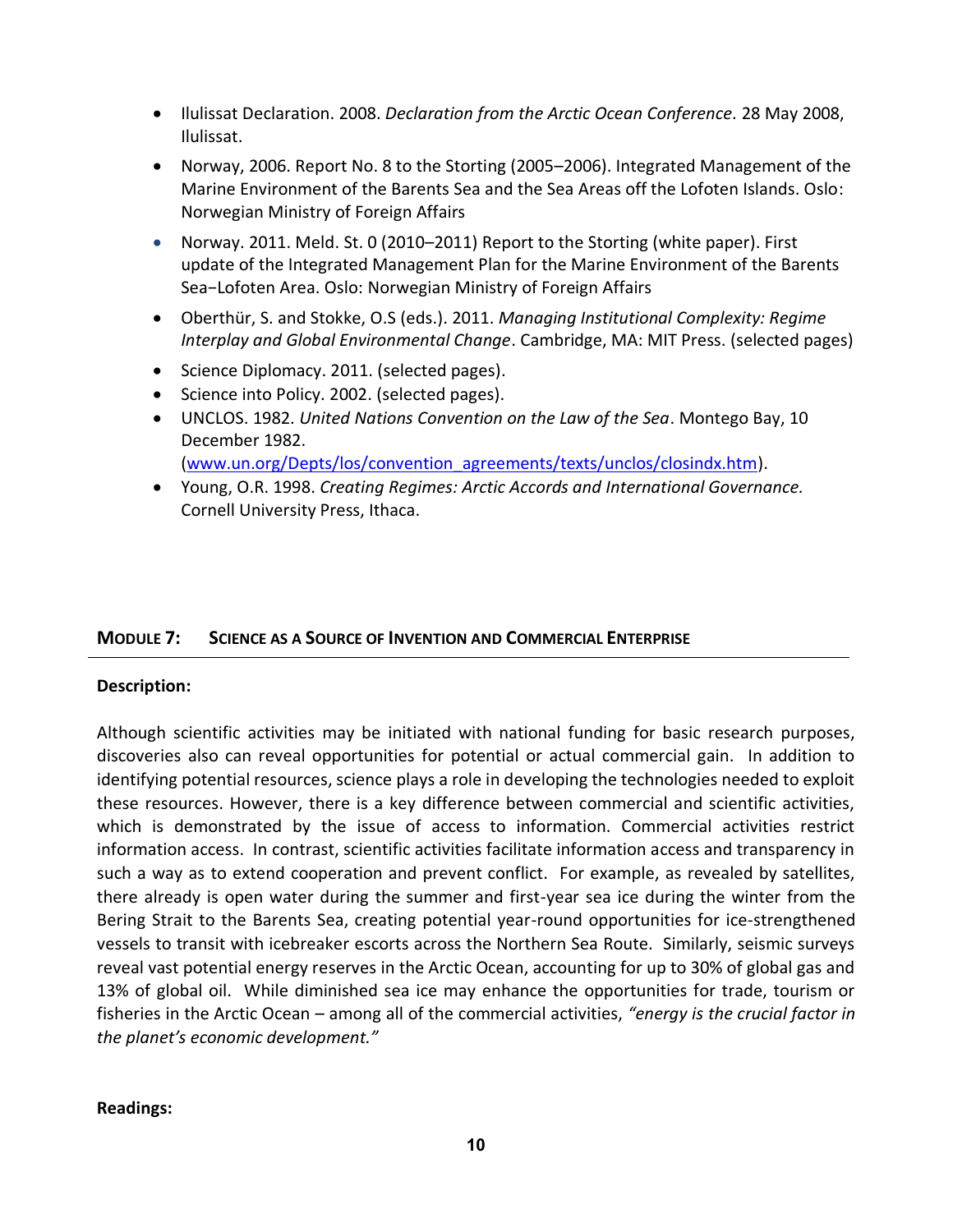- Gautier D.L., Bird K.J., Charpentier R.R., Grantz A., Houseknecht D.W., Klett T.R., Moore T.E., Pitman J.K., Schenk C.J., Schuenemeyer J.H., Sørensen K., Tennyson M.E., Valin Z.C., Wandrey C.J. 2009. Assessment of undiscovered oil and gas in the Arctic. *Science*  324:1175–1179
- Environmental Security. 2012. (selected pages).
- Science Diplomacy. 2011. (selected pages).
- Science into Policy. 2002. (selected pages).

#### **MODULE 8: SCIENCE AS AN ELEMENT OF CONTINUITY IN OUR GLOBAL SOCIETY**

#### **Description:**

Science as an element of continuity in our world, from the past into the distant future, based on an evolving foundation of prior knowledge. Science is an open-ended process, which is iterative and responsive to changing circumstances, which is realistic and practical, considering that the Earth system and our associated communities are inherently dynamic. In this sense, spatial planning for the high north is like the early twentieth century when nations recognized that they would need to accommodate automobile traffic across continents; projecting vast grids of paved roads and highways that would take the next fifty years to construct within and between nations. With this century perspective, environmental security issues in the Arctic Ocean are both urgent and protracted, requiring sustained advances with coordinated infrastructures that fundamentally involve Arctic coastal states, non-coastal states and indigenous peoples along with non-Arctic states and global civil society.

- Åtland, K. 2008. Mikhail Gorbachev, the Murmansk Initiative, and the Desecuritization of Interstate Relations in the Arctic. *Cooperation and Conflict* 13(3):289-311.
- Environmental Security. 2012. (selected pages).
- Gorbachev, M. 1987. Speech in Murmansk at the Ceremonial Meeting on the Occasion of the Presentation of the Order of Lenin and the Gold Star to the City of Murmansk, 1 October 1987." (English translation prepared by the Press Office of the USSR Embassy, Ottawa, 1988).
- Norway. 2011. Meld. St. 7 (2011–2012) Report to the Storting (white paper). The High North Visions and Strategies. Oslo: Norwegian Ministry of Foreign Affairs.
- Science Diplomacy. 2011. (selected pages).
- Science into Policy. 2002. (selected pages).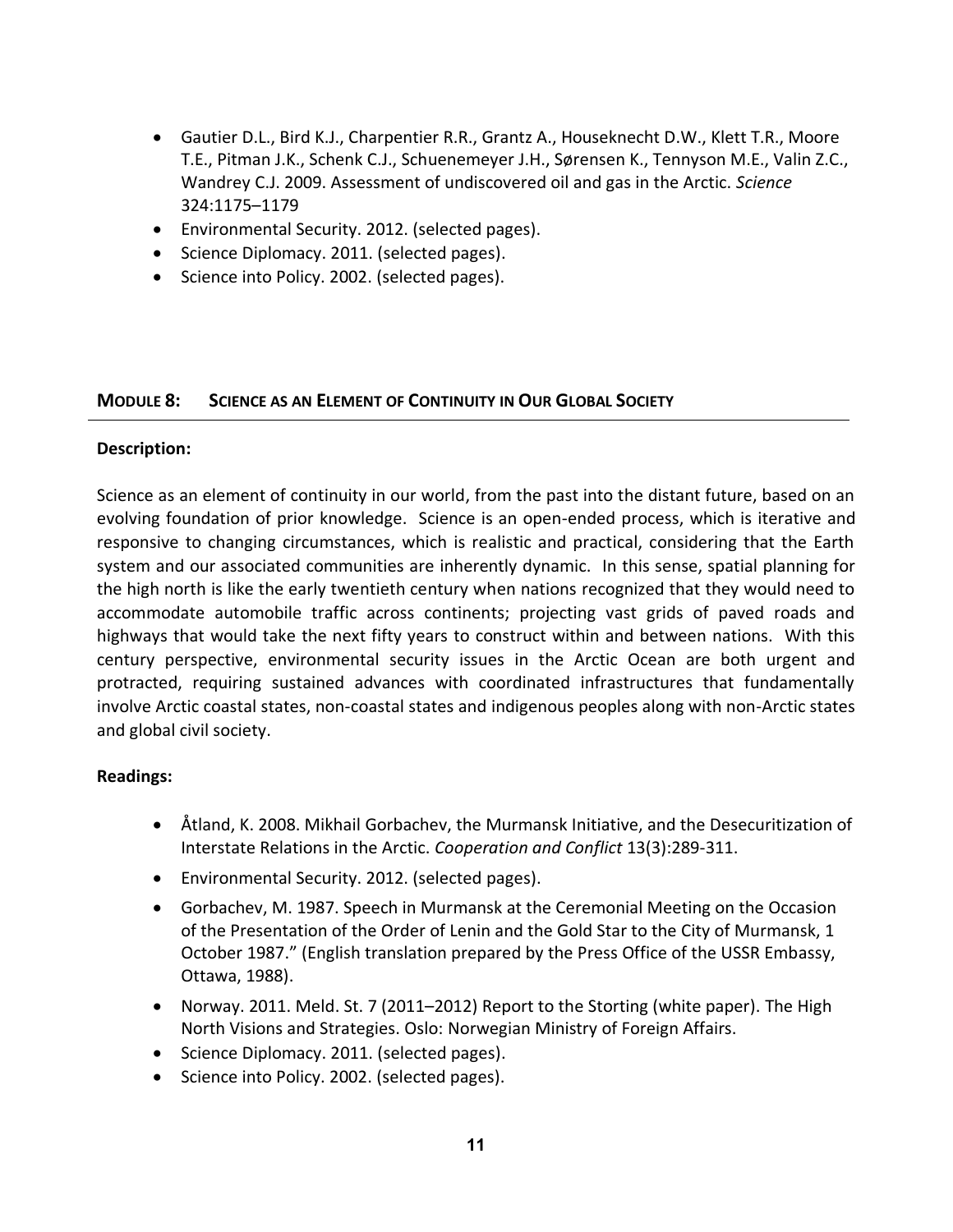#### **Description:**

Following the devastation of World War II, it was vital to promote cooperaion and prevent such conflict from ever happening again on a global scale, especially with the development of ballistic missiles capable of carrying nuclear weapons over intercontinental distances. Perhaps the most farreaching example of science as a tool of diplomacy comes from the International Geophysical Year of 1957-1958, which inspired the United States and Soviet Union to cooperate in establishing the *Antarctic Treaty* as the first nuclear arms agreement, despite their inability to negotiate on this issue elsewhere. The *Antarctic Treaty* similarly stimulated peaceful collaboration between the United States and Japan on an equal footing when such interactions were barely imaginable so soon after World War II. In the north polar region, *"the Arctic Ocean is a unique ecosystem, which the five coastal states have a stewardship role in protecting"* by virtue of their *"sovereignty, sovereign rights and jurisdiction."* At the heart of stewardship are common interests, providing guiding principles for all involved to avoid *"tragedy of the commons"* where actors pursue their own interests to the detriment of the community. On a global scale, common interests represent an evolving body of international law across a broad suite of institutions that have come into force since World War II.

#### **Readings:**

- Berkman, P.A. 2009. International Spaces Promote Peace. *Nature* 462:412-413.
- Environmental Security. 2012. (selected pages).
- Hardin, G. 1968. Tragedy of the Commons. *Science* 162:1243-1248.
- Science Diplomacy. 2011. (selected pages).
- Science into Policy. 2002. (selected pages).

#### **MODULE 10: MOCK ARCTIC COUNCIL MINISTERIAL MEETING**

#### **Description:**

Mock declarations will be crafted in a phased manner by the student-ministers during the course. In this activity, the student-ministers will consider economic, political, environmental and social perspectives with regard to issues, impacts and resources in the Arctic Ocean. Their mock declarations will address sustainable infrastructure development in the Arctic Ocean, requiring international cooperation, coordination and consistent responses among Arctic as well as non-Arctic states (see above definitions). Moreover, for the purposes of this activity, sustainability will be considered in terms of balancing: